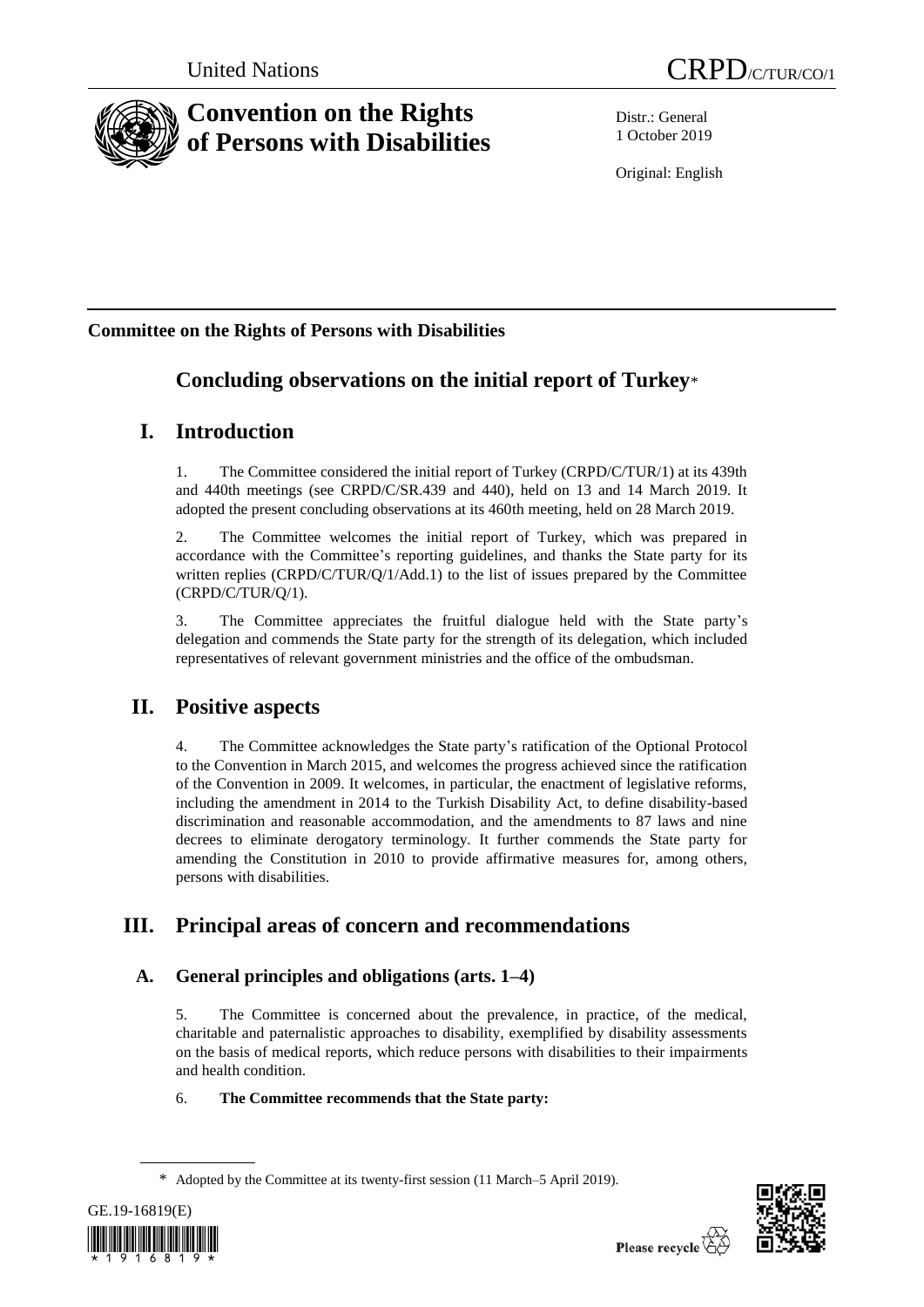(a) **Revise its legislation and policies at the national and provincial levels to harmonize them with the human rights model of disability, upholding the principles of dignity, individual autonomy and equality of persons with disabilities in all areas of life;**

(b) **Amend current legislation concerning disability assessments, ensuring that persons with disabilities, through their representative organizations, are involved in the design of such legislation, and that multiple assessments do not create an undue burden for the persons involved; reduce the burden on applicants and promote consistency and transparency, with effective safeguards for persons with disabilities.** 

7. The Committee is concerned that there is no updated and transparent information and no recorded progress in the areas covered by the strategy and national action plan on accessibility and the 2011–2013 strategy and plan on care services.

8. **The Committee recommends that the State party establish an effective mechanism to monitor the progress made in the fields of accessibility and support, involving persons with disabilities through their representative organizations in such monitoring.** 

9. The Committee is concerned about the limited information on the progress made to adopt the national action plan and strategy paper on the rights of persons with disabilities, and on the sustained and formal mechanisms of consultation and involvement for the various organizations of persons with disabilities throughout the decision-making process since 2017.

10. **The Committee recalls its general comment No. 7 (2018) on the participation of persons with disabilities, including children with disabilities, through their representative organizations, in the implementation and monitoring of the Convention and recommends that the State party:**

(a) **Ensure transparent and meaningful consultations with representative organizations of persons with disabilities for the adoption of the national action plan and strategy paper on the rights of persons with disabilities and regarding its programmes and all legislation-related bills;** 

(b) **Support persons with intellectual or psychosocial disabilities in setting up their representative organizations and include them in consultations concerning the implementation of the Convention;** 

(c) **Promote and facilitate the establishment and functioning of organizations of persons with disabilities, guarantee their independence and autonomy from the State, and ensure their access to adequate funding mechanisms, including public funding and international cooperation, and the provision of support for empowerment and capacity-building.**

# **B. Specific rights (arts. 5–30)**

### **Equality and non-discrimination (art. 5)**

11. The Committee is concerned about:

(a) Discriminatory legislation and practices against persons with disabilities, such as the denial of legal capacity on the basis of impairment, unjustifiable provisions restricting the appointment of persons with disabilities as judges, prosecutors, governors or diplomats, and the legal prohibition of disability-based discrimination, which does not encompass indirect discrimination;

Article 122 of the Turkish Penal Code (Law No. 5237), according to which the criminal offence of disability-based discrimination requires proof of being motivated by hatred;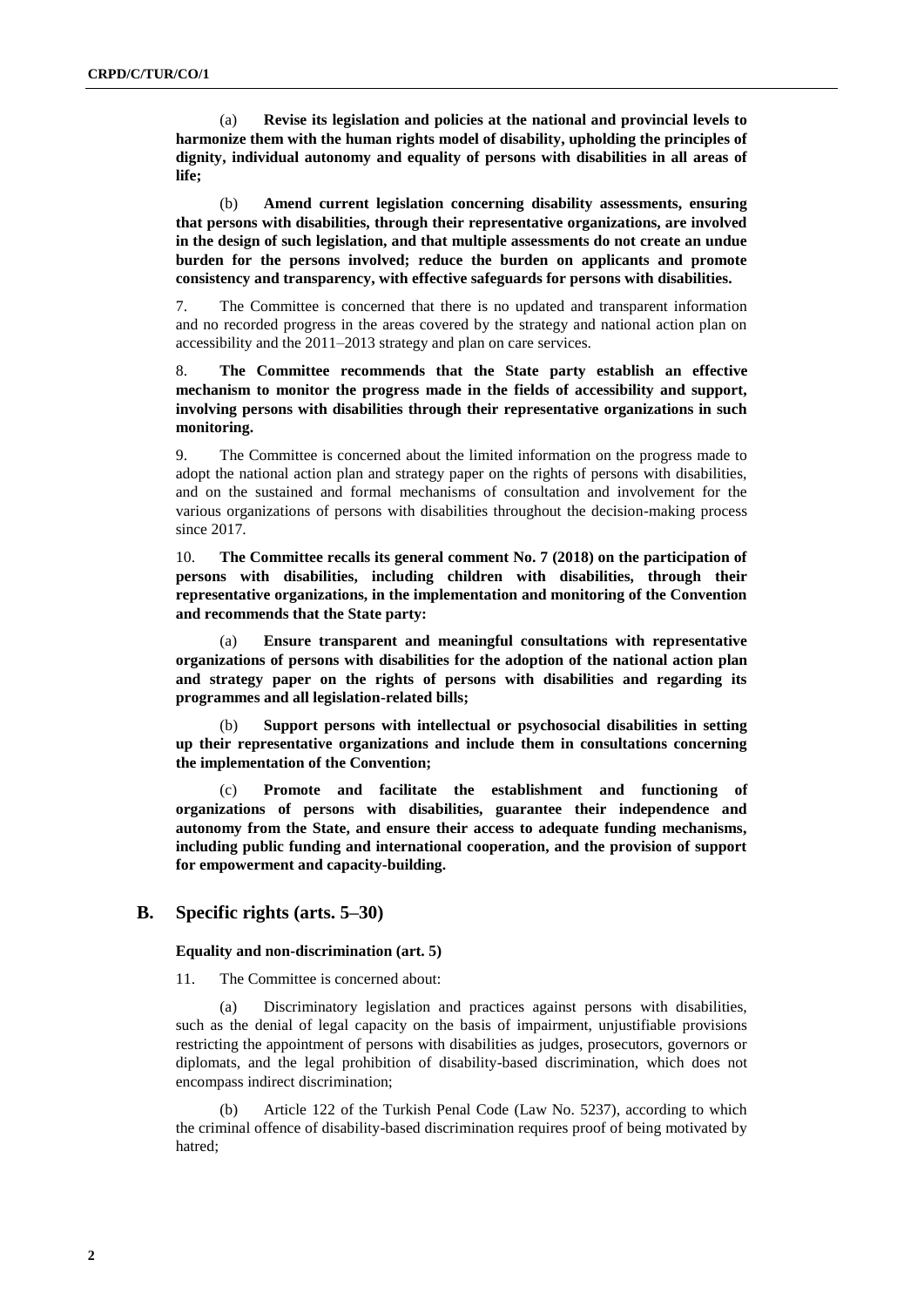(c) The absence of effective (recorded) sanctions in legislation in cases of denial of reasonable accommodation and the lack of information available about effective redress, including compensation and reparation in cases of disability-based discrimination;

(d) The absence of information about the situation and measures taken to address multiple and intersectional forms of discrimination against persons with disabilities belonging to ethnic groups, such as Roma persons with disabilities or persons of Kurdish origin with disabilities.

12. **The Committee recalls its general comment No. 6 (2018) on equality and nondiscrimination and recommends that the State party:**

(a) **Revise its legal framework to repeal provisions that discriminate against persons with disabilities, as well as its anti-discrimination legislation, and harmonize it with the Convention, in particular applying the concept of reasonable accommodation in all areas of life; and establish appropriate sanctions in cases of non-compliance with reasonable accommodation required by persons with disabilities, including those with intellectual disabilities;**

(b) **Eliminate the requirement for proof of being motivated by hatred in the prosecution of cases of discrimination on the basis of disability;**

(c) **Monitor the number of discrimination claims on the basis of disability as a proportion of the total number of claims of discrimination, disaggregated by sex, age, geographical location**, **identified barriers and the number and percentage of judgments that led to compensation or sanctions, and ensure legal safeguards and remedies, as well as related procedures; and provide data on applied sanctions and fines, in cases of denial of reasonable accommodation;**

(d) **Adopt an antidiscrimination policy and specific measures to achieve inclusive equality for all persons with disabilities, including those belonging to minority groups.** 

#### **Women with disabilities (art. 6)**

13. The Committee is concerned about the lack of specific indicators and mechanisms to measure and monitor the outcomes of public policies as regards achieving inclusive equality for women with disabilities. It is also concerned about the de facto inequality of women with disabilities in access to education and work, compared with men with disabilities. It is further concerned about the intersectional discrimination and exclusion of Roma girls with disabilities, in particular from education.

14. **The Committee, recalling its general comment No. 3 (2016) on women and girls with disabilities, recommends that the State party:** 

(a) **Adopt specific policies and affirmative action measures for the advancement and empowerment of women and girls with disabilities, and ensure that general public policies for women mainstream the rights of women and girls with disabilities;**

(b) **Adopt benchmarks and indicators concerning the progress on achieving inclusive equality for women and girls with disabilities, particularly in education and work, in urban and in rural areas, through general public policies on women;**

(c) **Adopt legislation and policies addressing the multiple and intersecting forms of discrimination against women and girls with disabilities, including those belonging to Roma communities.**

# **Children with disabilities (art. 7)**

15. The Committee is concerned about:

(a) Insufficient data and information about the implementation of the first strategy paper and action plan on the rights of the children for 2013–2017 and the coordination strategy document on child protection services for 2014–2019, and about their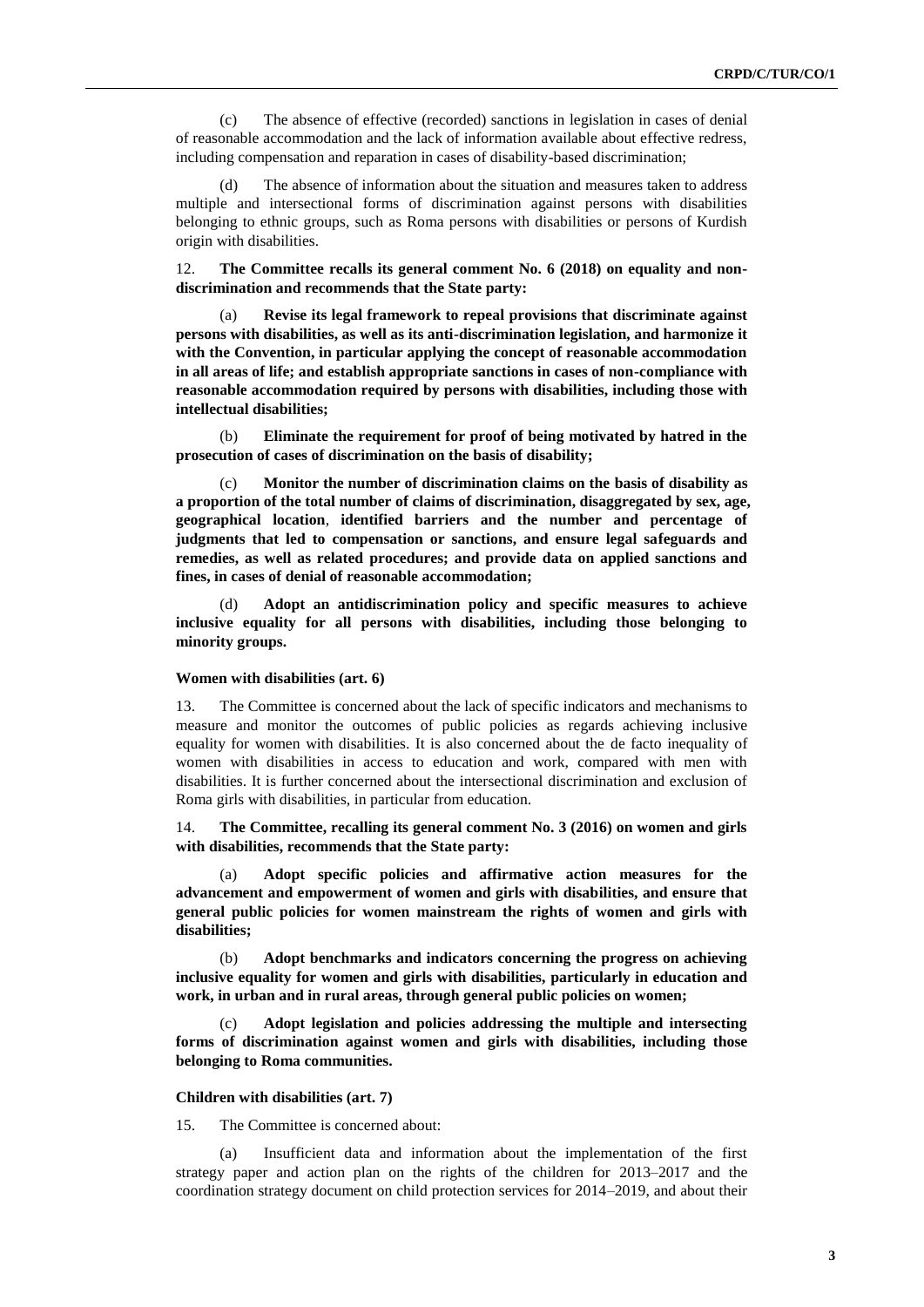impact on the inclusion and participation of children with disabilities in society and in public decision-making processes;

(b) The lack of effective mechanisms to support children with disabilities in the community, including children living in rural areas, and to support children with disabilities in lodging complaints about the violation of their rights;

The reports indicating that allowances for families of children with disabilities are subject to a minimum degree of impairment of 40 per cent.

16. **The Committee recommends that the State party:**

(a) **Establish a transparent mechanism to monitor the impact of relevant policies and strategies on the rights of children with disabilities, in close consultation with, and with the direct involvement of, organizations of children with disabilities, including children with intellectual disabilities;** 

(b) **Improve early childhood development programmes for children with disabilities and develop community-based support for children with disabilities and their families, in particular for children living in rural areas;**

(c) **Introduce a mechanism enabling children with disabilities to lodge complaints in a confidential way before public authorities, in cases of violations of their rights, in particular with respect to violations occurring in the family, school and institutions;** 

(d) **Extend the coverage and implementation of childcare allowances to families of all children with disabilities, so as to ensure that single parents can also gain access to such entitlements.** 

#### **Awareness-raising (art. 8)**

17. The Committee is concerned about reports of predominant negative stereotypes and the stigmatization of persons with disabilities in society, in particular:

The absence of an overall awareness-raising campaign to tackle stigma and prejudices against persons with disabilities and the lack of information on the planned communication strategy concerning the ombudsman's strategy paper for 2017–2021;

(b) The lack of translations of the Convention available in Turkish sign language and Braille;

(c) Discriminatory attitudes against living with a disability and biased information given to expectant parents by counselling services, leading to the termination of pregnancy, in particular in cases of a diagnosis of Down syndrome and spina bifida;

(d) Contents of primary school textbooks describing persons with disabilities as, among other things, "needy" and "incompetent" and considering them not to be "normal individuals".

18. **The Committee recommends that the State party address discriminatory stereotypes against persons with disabilities, and that it:**

(a) **Develop and implement an awareness-raising strategy, including campaigns in line with the Convention, with the meaningful involvement of organizations of persons with disabilities;**

(b) **Translate the Convention into Turkish sign language, Easy Read and other formats, and disseminate Braille transcriptions of the Convention;**

(c) **Raise awareness among all, in particular among medical professionals and service providers, of the contributions of persons with disabilities and the need to eliminate negative attitudes, including by providing information on support for parents;**

(d) **Promote positive perceptions and messages regarding persons with disabilities, focusing on their dignity, capabilities and contributions to society through**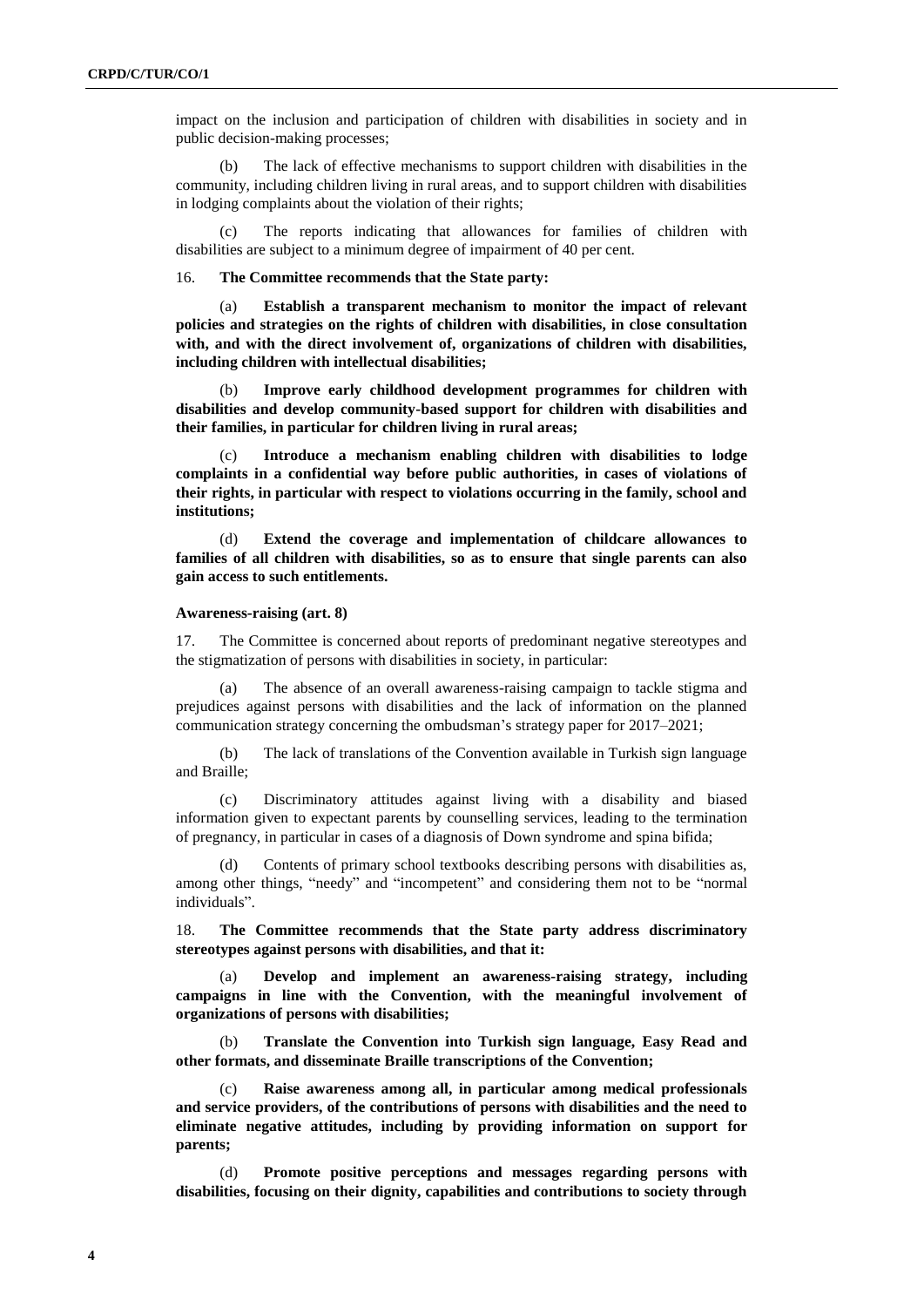# **campaigns targeting the general population, schools, public officials, the private sector and educational institutions.**

#### **Accessibility (art. 9)**

19. The Committee is concerned about:

(a) The limited progress to meet the legally established deadlines to accomplish accessibility goals established in legislation and policies, such as the Turkish Disability Act and the national action plan on accessibility;

(b) The lack of publicly available, comparable, reliable and comprehensive data on financial sanctions and fines for non-compliance with accessibility standards, in electronic mass media, eGovernment services and banking services;

The reports that the accessibility monitoring and audit commissions are not fulfilling their legal obligations, and that the sanctions imposed by the commissions are not applied.

20. **The Committee, recalling its general comment No. 2 (2014) on accessibility, recommends that the State party develop a comprehensive accessibility road map on the basis of detailed data, which sets benchmarks for the removal of existing barriers and promotes universal design for the built environment and for public services, such as transportation, and information and communications technology (ICT). It also recommends that the State party allocate sufficient resources for monitoring the implementation of accessibility standards, with an updated national database throughout all provinces and local governments, including by establishing enforceable and effective dissuasive sanctions for non-compliance.**

#### **Right to life (art. 10)**

21. The Committee is concerned about the lack of information and monitoring on the situation of persons with disabilities in institutions, in particular women, and the reported deaths of persons with disabilities.

22. **The Committee recommends that the State party establish an effective and transparent mechanism to investigate situations of persons with disabilities in neglect and destitution, in particular women, and the deaths of persons with disabilities in institutional settings, and that it release periodic public records on the matter.**

### **Situations of risk and humanitarian emergencies (art. 11)**

23. The Committee is concerned about the absence of information on a comprehensive strategy and action plan that ensures the inclusion and accessibility of disaster risk reduction measures. It is also concerned about the absence of periodic risk assessments and disaggregated data collection that would allow the State party to identify and address the specific risks that persons with disabilities face in armed conflicts, humanitarian emergencies and natural disasters.

#### 24. **The Committee recommends that the State party:**

(a) **Adopt a national strategy and protocols on disaster risk reduction and humanitarian emergencies, which includes persons with disabilities, in line with the criteria indicated in the Sendai Framework for Disaster Risk Reduction 2015–2030;** 

(b) **Ensure that the Disaster and Emergency Management Authority involves organizations of persons with disabilities in the development of risk assessments, plans for disaster risk reduction and data collection efforts;** 

(c) **Ensure the continuous provision of human, financial and technical resources for post-emergency rehabilitation, resettlement, reconstruction and rebuilding processes that are accessible and responsive to the specific requirements of persons with disabilities.**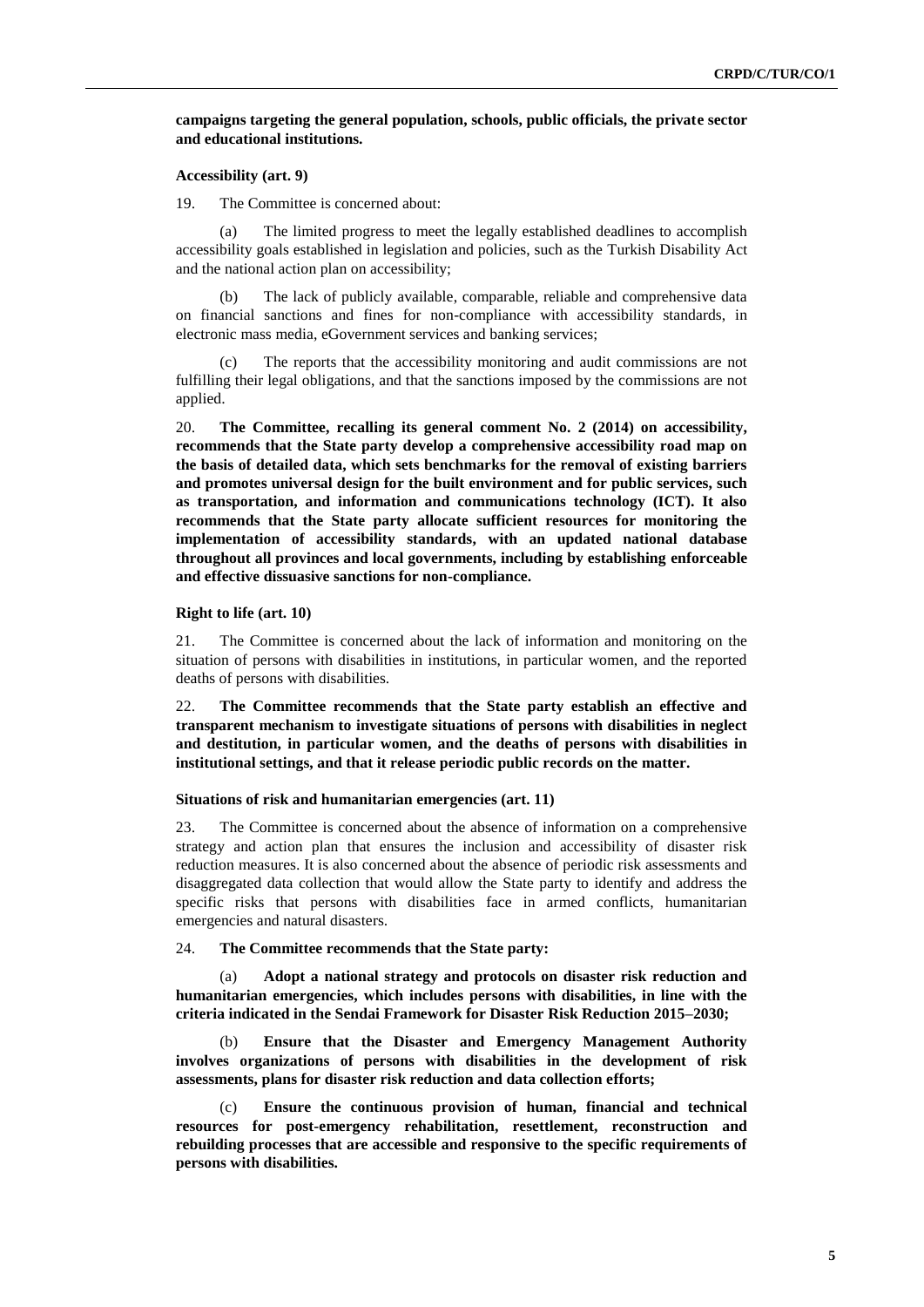# **Equal recognition before the law (art. 12)**

25. The Committee is concerned about:

(a) The guardianship regime in the Civil Code that limits the capacity to act of persons with disabilities on the basis of psychosocial, intellectual or hearing impairments, and that at least 13,934 persons with disabilities are reported to remain under guardianship and institutionalized in public and private institutions;

(b) The reported ongoing practice of having two witnesses for notarial acts for persons with visual, hearing or speech impairments, despite amendments in 2005 to the notary proceedings prohibiting it;

(c) The lack of transparent and effective data on safeguards and remedies, as well as access to information in cases of violations of the right to legal capacity of persons with disabilities, in particular with regard to the rights to marry and to vote;

(d) The lack of information on the planned transition from substitute decisionmaking to supported decision-making.

26. **The Committee recalls its general comment No. 1 (2014) on equal recognition before the law and recommends that the State party:**

Amend the relevant laws to abolish restrictions on the legal capacity of **persons with disabilities, and replace the guardianship regime with supported decision-making mechanisms;**

(b) **Introduce an effective moratorium on new institutionalization of persons with disabilities under guardianship;**

(c) **Ensure compliance with the notary proceedings, as amended, to ensure equal recognition before the law for all persons with disabilities;** 

(d) **Revise legislative measures in the Civil Code and in other laws that subject persons with intellectual impairments to medical authorization with regard to their right to marry or vote;**

(e) **Build the capacity of civil servants, law enforcement officials and judges, as well as social workers, on the recognition of the legal capacity of persons with disabilities and on safeguards and good practices to provide supported decisionmaking. The State party should meaningfully consult and involve persons with disabilities, through their representative organizations and the ombudsman, at the national, regional and local levels, for developing training programmes and awareness-raising about supported decision-making.**

### **Access to justice (art. 13)**

27. The Committee is concerned about:

(a) The lack of specific measures and transparent protocols with remedies to provide procedural and age-appropriate accommodation in judicial proceedings for persons with disabilities, including the official provision of quality sign-language interpretation for persons who are deaf, accessible formats of communication for deafblind persons, hard of hearing persons and persons with intellectual or psychosocial disabilities, in particular in civil cases;

(b) The limited provision of legal aid for persons with disabilities in all areas of the law and the lack of access to information about legal services;

(c) The barriers for physical accessibility to court buildings and prosecution offices;

(d) The law on judges and prosecutors (Law No. 2802), which prevents the employment of persons with disabilities as judges and prosecutors.

# 28. **The Committee recommends that the State party:**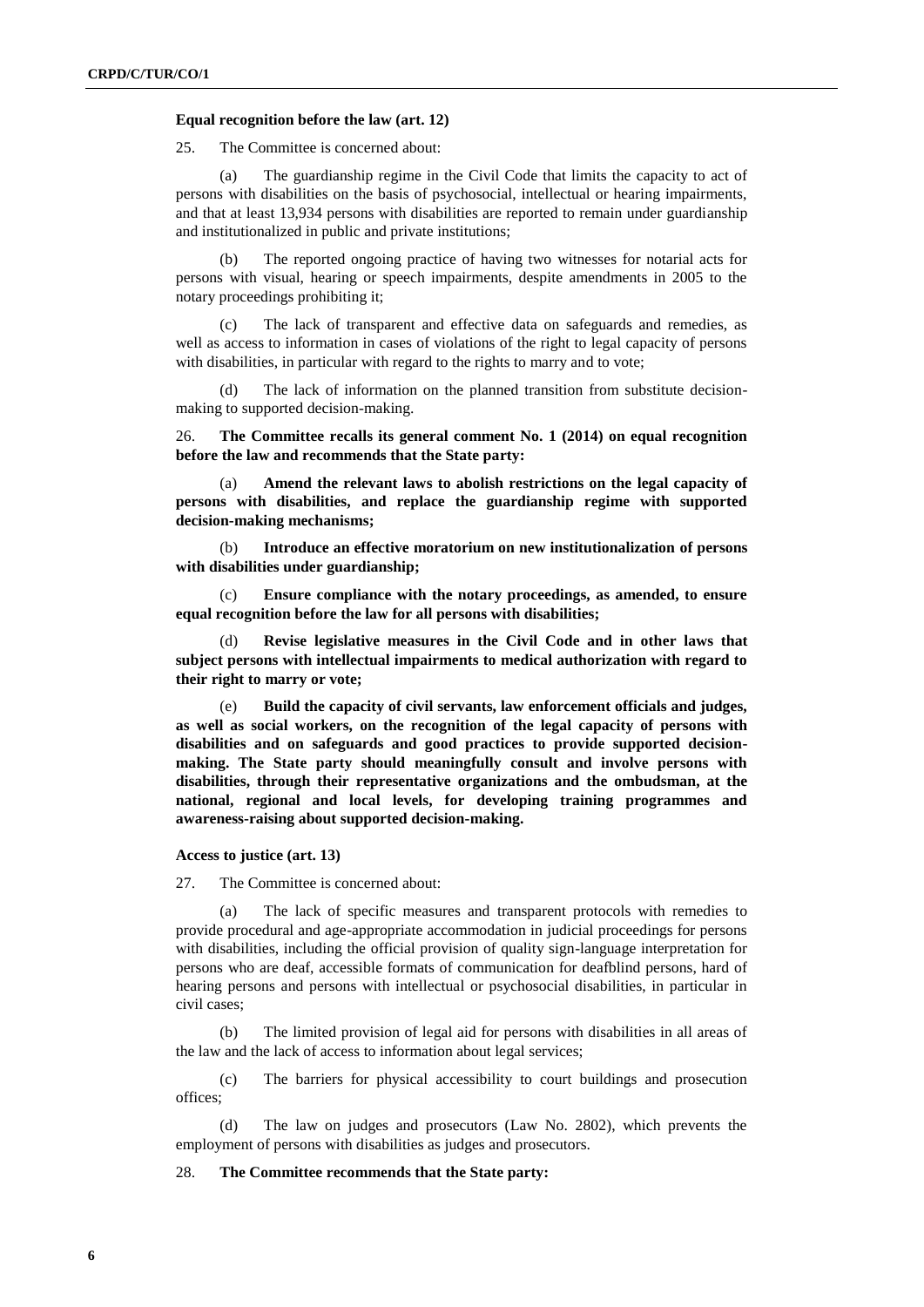(a) **Take steps to facilitate accessible and non-discriminatory access to the justice system for persons with disabilities by ensuring procedural and ageappropriate accommodation and clear administrative procedures on the basis of legislation;**

(b) **Ensure human and financial resources to provide persons with disabilities with legal aid, which is accessible and affordable, including through accessible information from and communication with lawyers;**

(c) **Allocate resources and develop a plan within the judiciary with a time frame and benchmarks to ensure the accessibility of police stations, courts and prosecution units, including the provision of accessible transportation;**

(d) **Amend the law on judges and prosecutors (Law No. 2802) and adopt legal measures to allow and facilitate the effective participation of all persons with disabilities in the justice system, including as judges, witnesses, complainants and respondents.** 

#### **Liberty and security of the person (art. 14)**

29. The Committee is concerned about:

(a) Legislation, including the Civil Code and the law on the execution of penalties, and security measures allowing for the deprivation of liberty of persons with disabilities on the basis of the presumed dangerousness, for the purposes of treatment, rehabilitation or education, and their diversion from the justice system;

(b) The lack of information on legal and administrative review mechanisms for persons with intellectual or psychosocial disabilities in relation to institutionalization processes;

(c) Reports of detentions of persons with disabilities without accessible conditions at police and law enforcement institutions.

#### 30. **The Committee recommends that the State party:**

(a) **Remove from its legislation the concept of dangerousness and abolish institutionalization on the basis of that criterion, taking into account the Committee's guidelines on the right to liberty and security of persons with disabilities (see A/72/55, annex), and repeal exceptions to criminal prosecution and criminal responsibility that result in deprivation of liberty;** 

(b) **Ensure that persons with disabilities have access, on an equal basis with others, including through the provision of procedural and age-appropriate accommodations, to legal proceedings to appeal the deprivation of their liberty;**

(c) **Ensure that detention facilities and police and law enforcement institutions are accessible for persons with disabilities.** 

31. **The Committee further calls upon the State party to be guided by its obligations under article 14 of the Convention, and the Committee's guidelines on article 14 of the Convention (2015) (see A/72/55, annex), throughout the regional discussions concerning a draft additional protocol to the Convention for the Protection of Human Rights and Dignity of the Human Being with regard to the Application of Biology and Medicine (Oviedo Convention).**

# **Freedom from torture and cruel, inhuman or degrading treatment or punishment (art. 15)**

32. The Committee is concerned about:

(a) The absence of information about measures to protect the rights of persons with disabilities and prevent abuse and involuntary admission to psychiatric hospitals, residential facilities or other institutions;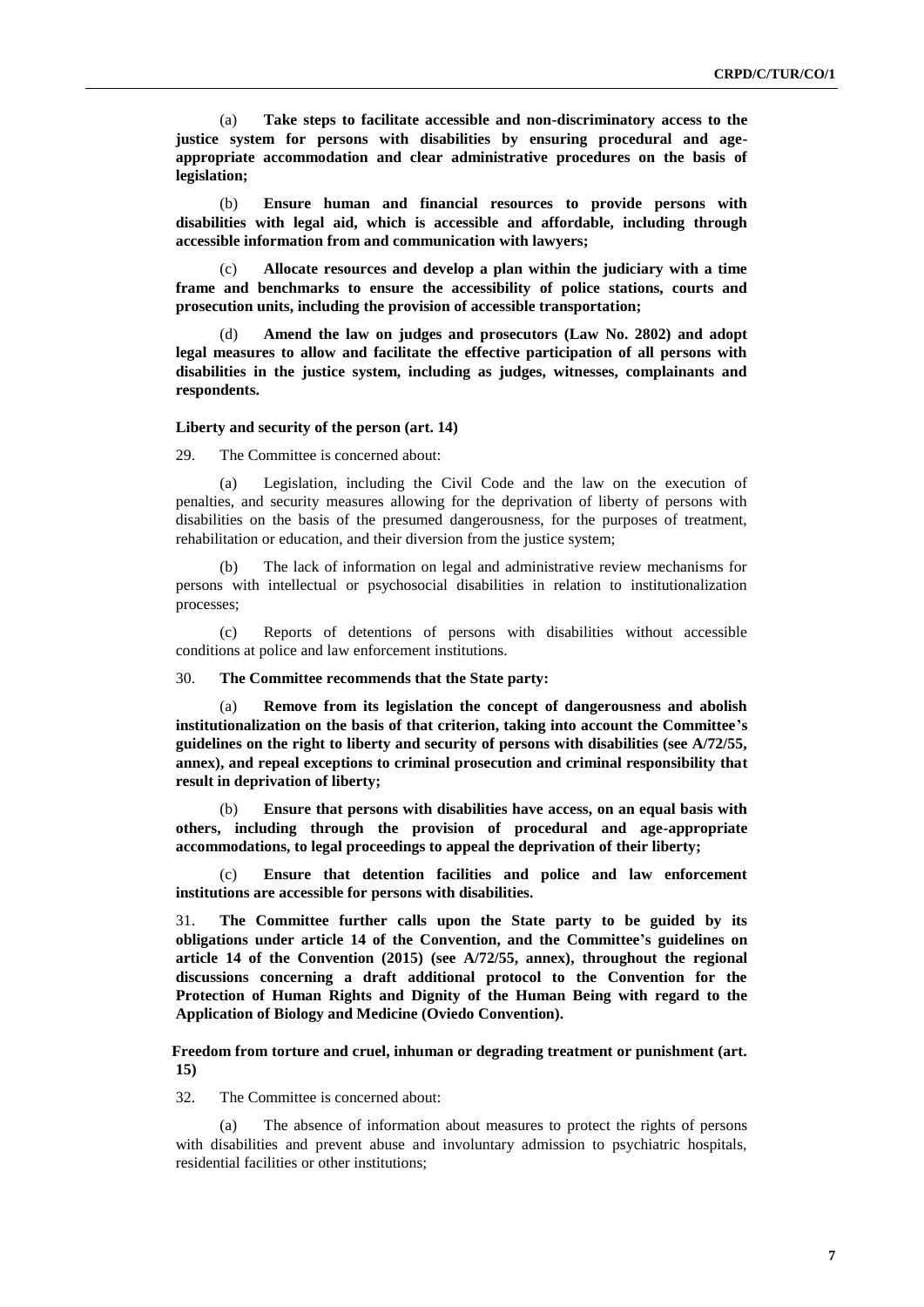(b) Insufficient accommodations available for persons with disabilities in prisons, reports of ill-treatment of persons with disabilities in prisons, limited access to remedies in cases of ill-treatment, and risks of reprisals;

(c) The lack of information about monitoring of residential facilities to prevent ill-treatment and the restrictions on monitoring by civil society organizations of persons with disabilities deprived of liberty.

# 33. **The Committee recommends that the State party:**

Adopt measures to prevent cases of solitary confinement, seclusion, **physical, chemical or mechanical restraints, electroconvulsive therapy and any other involuntary treatment of persons with disabilities in institutions, and investigate and impose criminal and administrative sanctions on perpetrators;**

(b) **Take measures to provide persons with disabilities with individualized accommodations and accessibility in prisons, ensure awareness-raising among and the training of personnel working in mental health facilities and prisons about the rights of persons with disabilities, and ensure access for persons with disabilities to legal aid and a lawyer during custodial interrogation; adopt a protocol and establish a mechanism to prevent and address reprisals against persons with disabilities in cases of ill-treatment; and systematically collect information about measures taken to protect victims;**

(c) **Ensure the transparency and effectiveness of the existing monitoring mechanisms for detention and residential facilities, and the publication of their findings; collect information about measures taken to address cases of ill-treatment and establish and disseminate information in accessible formats about complaint mechanisms and remedies available; and ensure access for independent monitoring by civil society organizations, including organizations of persons with disabilities.**

#### **Freedom from exploitation, violence and abuse (art. 16)**

34. The Committee is concerned about:

(a) The absence of a strategy to identify situations with a heightened risk of abuse and to address cases of gender-based violence against women and girls with disabilities, in particular in the family, residential facilities and schools;

(b) The limited accessibility of shelters, in particular violence prevention and monitoring centres, for women with disabilities who are at risk of, or victims of, various forms of gender-based violence;

(c) The lack of publicly available information on the monitoring mechanism of the ombudsman's office for institutions and its reports on findings, as well as on the monitoring activities conducted by the provincial directorates, the Ministry of Family, Labour and Social Services and the National Human Rights and Equality Institution.

# 35. **The Committee recommends that the State party:**

(a) **Release information on a regular basis about gender-based violence against women and girls with disabilities, promote awareness-raising and training among peers and from organizations of women with disabilities about situations of risk and violence, and allow the establishment of community networks that provide women and girls with disabilities with mechanisms for reporting violence that complement the "Women Support" mobile application. The State party should adopt clear legal and administrative safeguards and non-discriminatory measures to address all forms of gender-based violence against women and girls with disabilities, including sexual violence and domestic violence;**

(b) **Increase the human, technical and financial resources allocated to ensure the accessibility of shelters and, in consultation with civil society organizations, including organizations of women with disabilities, improve the availability of information and identify remaining attitudinal, procedural and physical barriers to**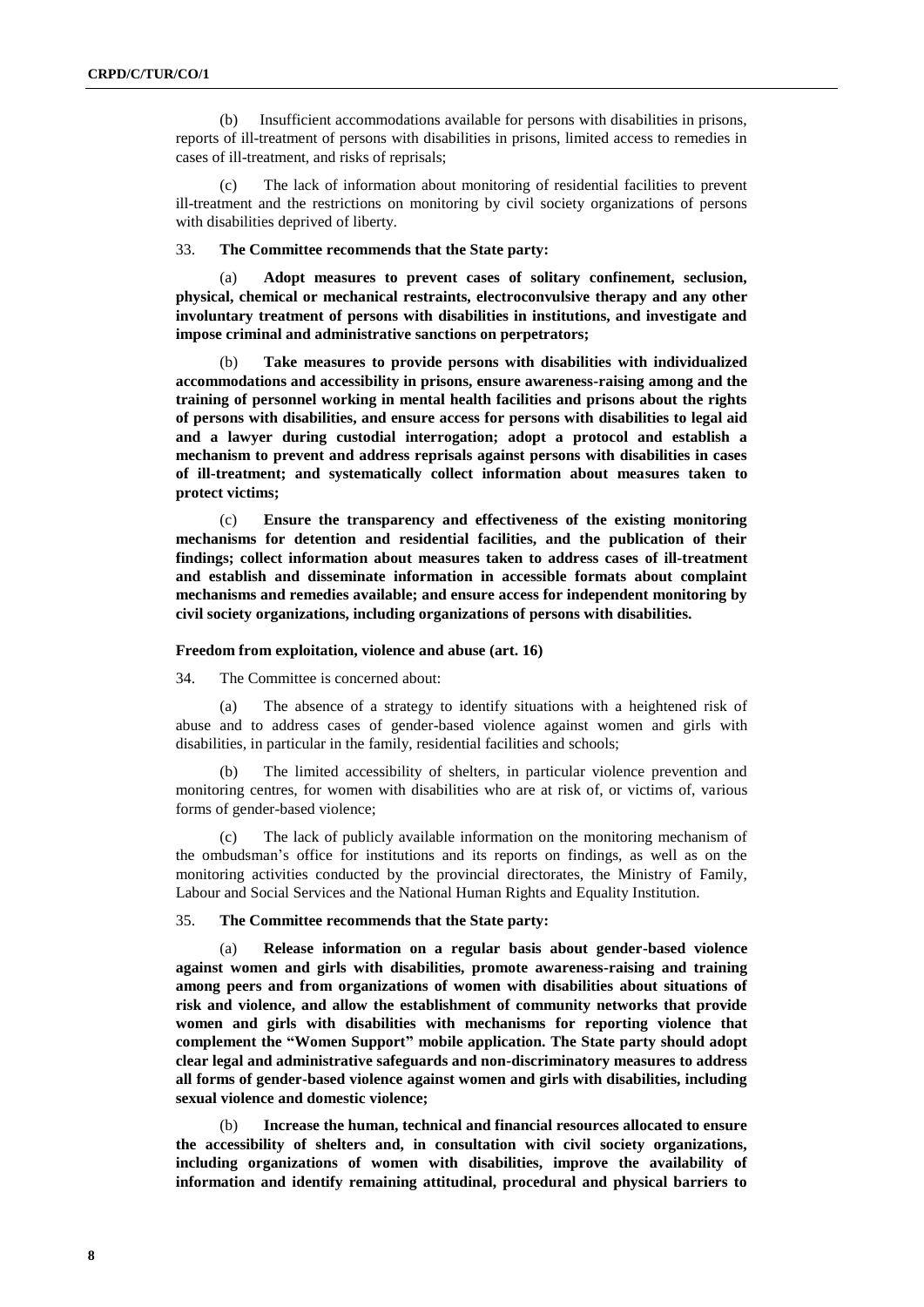**the accessibility of shelters for women and girls with disabilities who are at risk of, or victims of, various forms of gender-based violence;**

(c) **Ensure the functional, structural and financial independence of the National Human Rights and Equality Institution of Turkey, and ensure that its duties as the national mechanism for the prevention of torture cover the monitoring and prevention of torture in psychiatric hospitals and any other institution where persons with disabilities reside, in line with the provisions of article 16 (3) of the Convention.**

### **Protecting the integrity of the person (art. 17)**

36. The Committee is concerned about reports of forced sterilization and forced abortion performed on women and girls with intellectual or psychosocial disabilities. It is also concerned about the lack of information about procedures to safeguard the physical and mental integrity of persons with disabilities, in cases in which guardians or other third parties request or authorize medical interventions without their consent.

# 37. **The Committee recommends that the State party:**

(a) **Revise current legislation and prohibit the practice of medical interventions on the basis of consent by a third party acting as a guardian or tutor of persons with disabilities deprived of their legal capacity, and that it develop supported decision-making mechanisms for persons with disabilities that respect the will and preferences of the person and protect their dignity and individual autonomy;**

(b) **Adopt measures to ensure the prohibition of forced abortions and forced sterilizations, and raise awareness of forced medical interventions as harmful practices; and ensure that the prior and informed consent of persons with disabilities is given for any medical and surgical treatment;**

(c) **Ensure that brochures, social media posts and guidebooks on patients' rights are in accessible formats, such as Easy Read formats and plain language, and that persons with disabilities, doctors and health personnel in all health-care facilities are aware of them;** 

(d) **Provide sufficient remedies, including compensation, reparation and rehabilitation, to persons with disabilities who have been subjected to any forced medical intervention, ensure that information retrieved by the National Human Rights and Equality Institution is expeditiously processed and that victims are assisted.**

#### **Liberty of movement and nationality (art. 18)**

38. The Committee is concerned about the limited information relating to:

(a) The proportion and situation of migrant workers, asylum seekers and refugees with disabilities in the State party;

Procedural accommodations and support available to persons with disabilities throughout immigration or asylum-seeking procedures, including prior to resettlement, and training provided to personnel in charge of migration and the determination of refugee status;

(c) Public policies and programmes addressing the rights of migrant workers, asylum seekers and refugees with disabilities, and on the involvement of civil society organizations, including organizations of persons with disabilities, in identifying the support requirements of refugees with disabilities.

# 39. **The Committee recommends that the State party:**

(a) **Conduct research and collect data to assess the situation of persons with disabilities on the move in the State party, including migrant workers, asylum seekers and refugees with disabilities, disaggregated by, inter alia, gender, age and ethnic background, and establish a multi-stakeholder mechanism, which includes organizations of persons with disabilities, aimed at informing public policies and programmes;**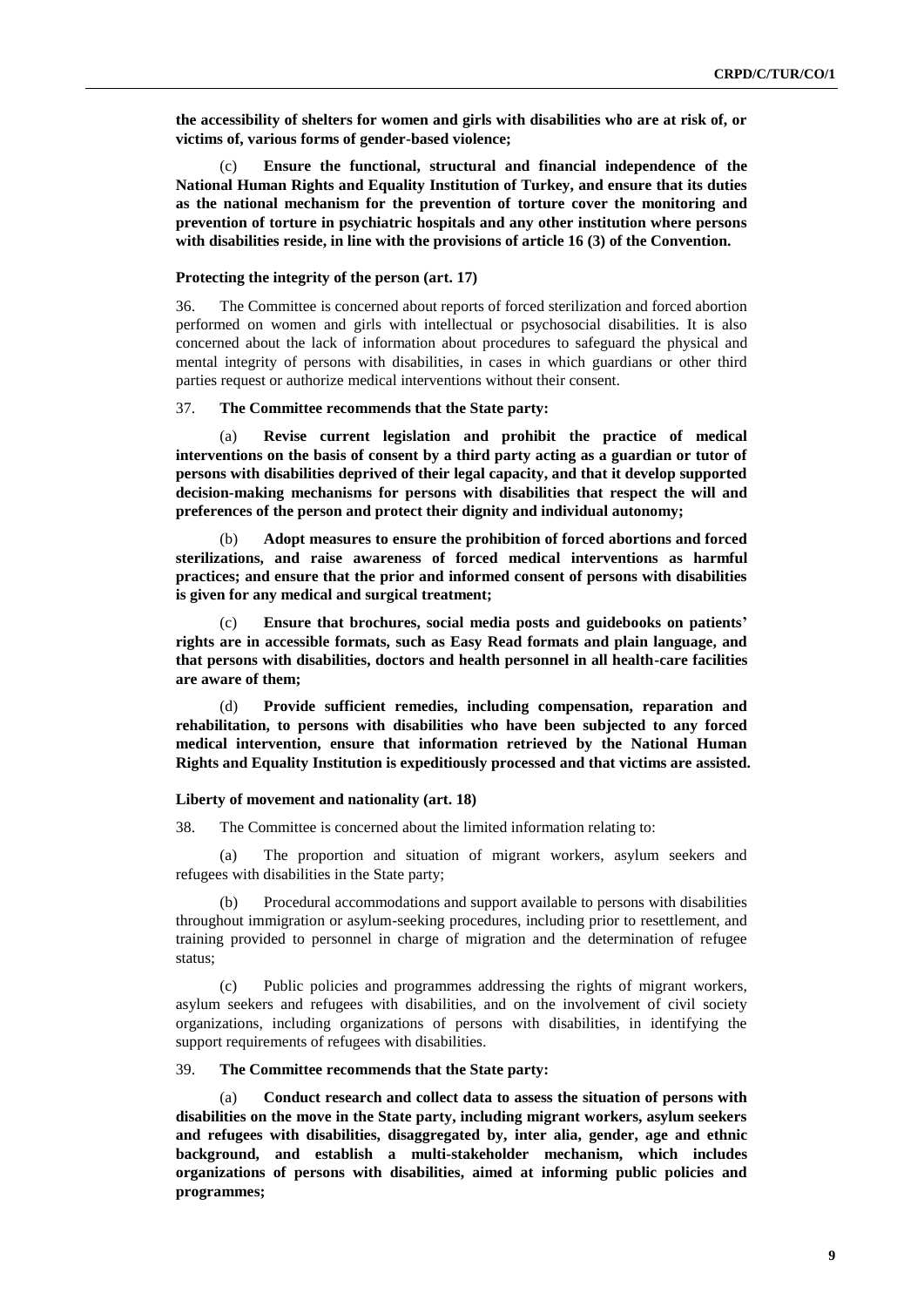(b) **Adopt a protocol on the provision of procedural accommodations and support during immigration procedures, refugee status determination procedures and resettlement; provide persons with disabilities with information on available accommodations and support, in accessible formats, Easy Read formats and in the native languages of the main migrant, asylum-seeking and refugee communities; and ensure the training of officials working at protection desks on the rights of persons with disabilities under the Convention;** 

(c) **Ensure that, in public policies and programmes, migrant workers, asylum seekers and refugees with disabilities are recognized, and allocate the human, financial and technical resources to ensure the accessibility, reasonable accommodations and support that they may require, in particular for refugee women with disabilities.**

40. The Committee is concerned about information indicating that persons with physical disabilities require medical reports as a precondition for air travel, and that persons with intellectual or psychosocial disabilities require approval from their guardians to travel abroad.

41. **The Committee recommends that the State party abolish the discriminatory requirements of medical reports and third-party authorization preventing the freedom of movement of persons with disabilities within and outside the territory of the State party.**

#### **Living independently and being included in the community (art. 19)**

42. The Committee is concerned about:

(a) The absence of a legislative framework in which the right of persons with disabilities to live independently and choose their place of residence is recognized;

The prevalence of the institutionalization of persons with disabilities on the basis of an impairment, in facilities such as "hope homes", including children with disabilities, who remain in residential nursery schools and orphanages;

(c) The medical approach to support, which is linked to institutions or followed for screening, diagnostic, intervention and rehabilitation purposes, in particular with respect to autistic persons, and the low level of awareness among persons with disabilities of the available forms of support and the mechanisms to gain access to them;

(d) The absence of measures aimed at obtaining personal assistance and the fact that the minimum wage in cases of in-home support is provided to relatives or guardians rather than to the persons with disabilities themselves;

(e) The absence of a holistic approach with respect to accessible community services for facilitating inclusion, in particular the lack of measures to ensure access to housing in the community.

43. **With reference to the Committee's general comment No. 5 (2017) on living independently and being included in the community, the Committee recommends that the State party:**

(a) **Revise the law on social services (Law No. 2828) to comply with the Convention, recognizing the right of persons with disabilities to live independently as an individual right, and establishing measures to facilitate the exercise by persons with disabilities of their autonomy in choosing where, and with whom, to live;**

In consultation with organizations of persons with disabilities, adopt, **implement and monitor a strategy at the national and provincial levels, with a specific time frame and benchmarks to deinstitutionalize persons with disabilities, including children with disabilities, and replace all institutionalized settings with support for independent living;** 

(c) **Allocate greater resources for developing individualized support for persons with disabilities, regardless of impairment or age, and ensure that human rights-based mental health is available for all persons with disabilities in all provinces;**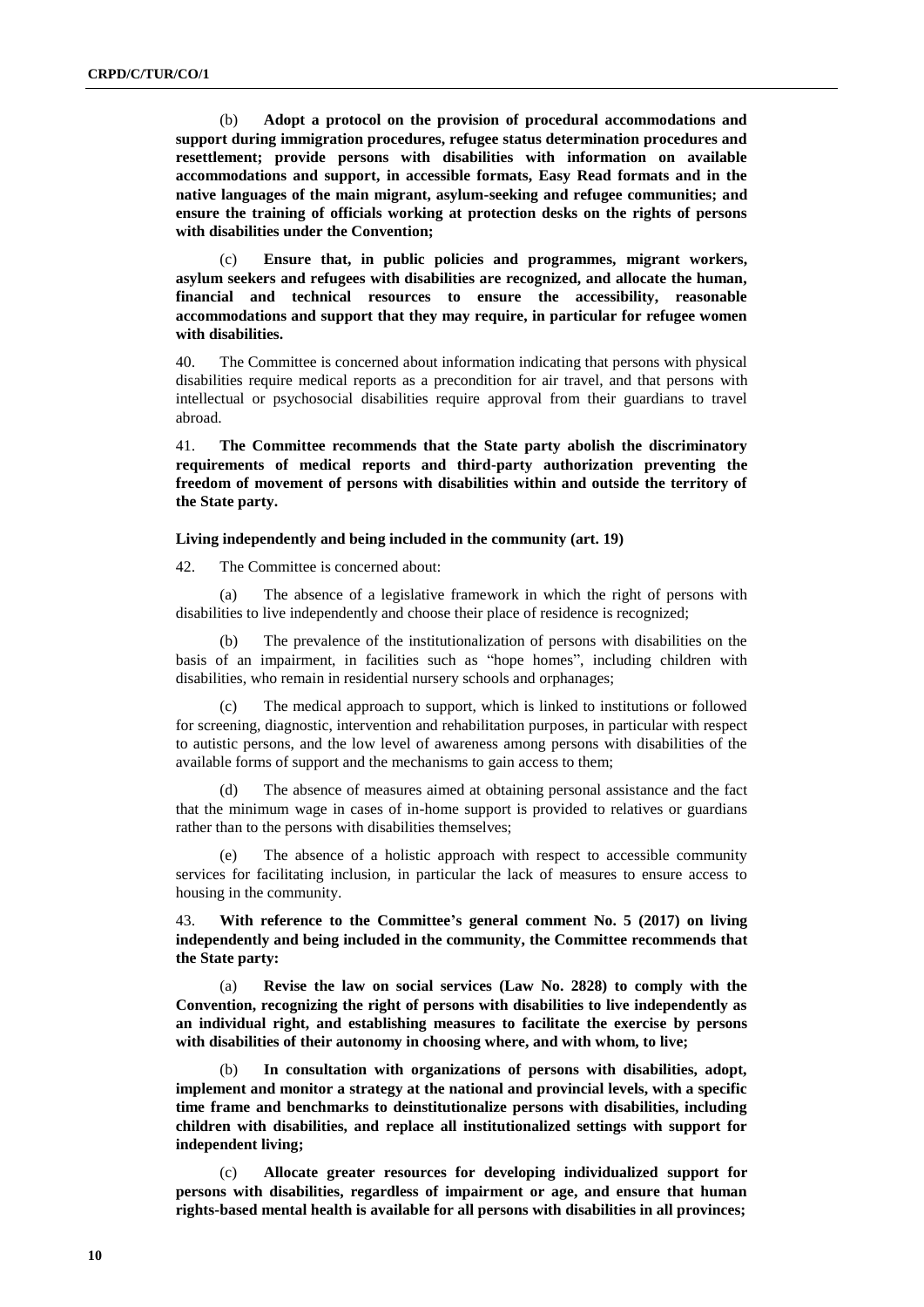(d) **Systematically provide information in accessible formats to persons with disabilities and their families on how to obtain support to enable them to live independently and be included in the community;**

(e) **Enact policies and legislation and allocate financial resources for increasing accessibility in the community, including affordable housing, the built environment, public spaces and transport.**

#### **Freedom of expression and opinion, and access to information (art. 21)**

44. The Committee is concerned about:

(a) The absence of a mechanism to certify qualified Turkish sign language interpreters, and insufficient measures to disseminate and promote the use of Turkish sign language in public offices, schools and cultural facilities;

The insufficient measures to provide persons with disabilities living in rural areas with information in accessible formats, including Braille and Easy Read formats, and with accessible ICT;

(c) The insufficient enforcement of the Web Content Accessibility Guidelines and the low percentage of public websites compliant with those guidelines, and the fact that only some broadcasters apply sign language interpretation and audio description.

# 45. **The Committee recommends that the State party:**

(a) **In conjunction with organizations of persons who are deaf, establish a mechanism to ensure the quality of interpretation services;**

(b) **Promote and facilitate the use of accessible formats, modes and means of communication, including in Braille and Easy Read formats, and grant persons with disabilities, including those living in rural areas, access to ICT, including through the provision of low-cost software and assistive devices;**

(c) **Redouble its efforts to ensure the accessibility of government websites, ensure that private entities providing information services through the Internet do so in accessible formats for all persons with disabilities, and apply sanctions to broadcast companies in cases in which there is a lack of compliance with accessibility standards.**

### **Respect for home and the family (art. 23)**

46. The Committee is concerned about provisions in the Civil Code restricting the rights of persons with intellectual or psychosocial disabilities to marry and create a family by requiring health reports in which the absence of medical impediments is certified. It is also concerned about the stigmatization of persons with disabilities, preventing their parenthood roles, and the limited access to support for the parents of children with disabilities, which is provided only to parents of children with high support requirements.

47. **The Committee recommends that the State party:**

(a) **Repeal provisions in the Civil Code that deny persons with disabilities the right to marry, and ensure that they can exercise their rights relating to marriage, family, parenthood and relationships on an equal basis with others;** 

(b) **Adopt measures to support parents of children with disabilities in raising their children at home and to eliminate social stigma against persons with disabilities regarding parenthood, including through the adequate provision of allowances and support.**

# **Education (art. 24)**

48. The Committee is concerned about:

(a) The persistence of segregated education, which is discriminatory at all levels, and the absence of an inclusive education system, reasonable accommodations and support, at all levels of education, despite the improvements to the physical accessibility of schools;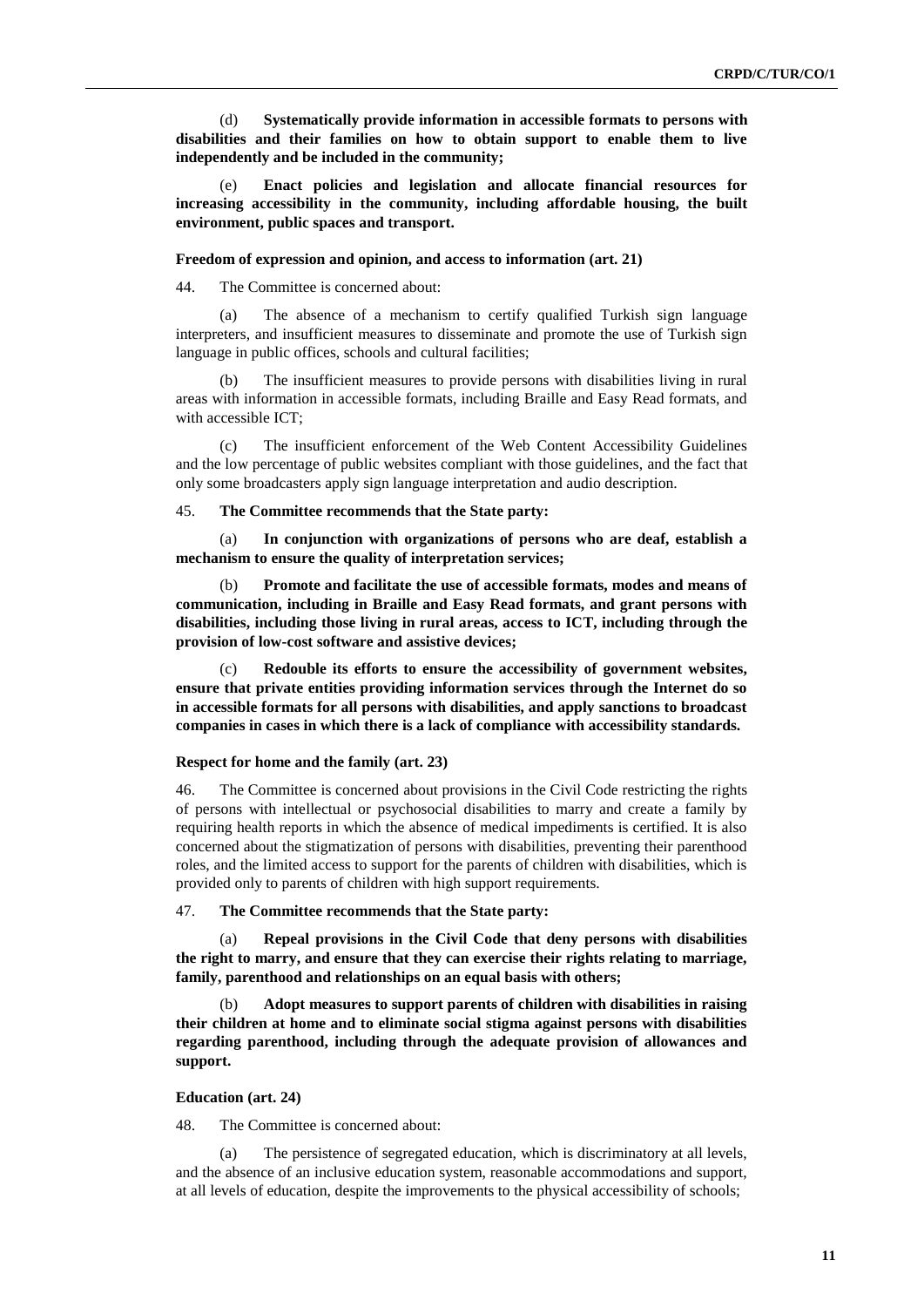(b) The absence of systematic data on children with disabilities receiving individualized support in mainstream schools;

(c) The fact that curricula, in particular on mathematics and computing, have not been adapted to the requirements of students with disabilities, that teachers and nonteaching staff lack training on fostering quality, inclusive education, resulting in de facto denial of education for students who are deafblind.

49. **With reference to the Committee's general comment No. 4 (2016) on the right to inclusive education, the Committee recommends that the State party:**

(a) **Recognize inclusive education in its legislation as a substantive enforceable right, and adopt public policies and strategies to implement it at all levels, including in higher education, with appropriate human, technical and financial resources;** 

(b) **Ensure the provision of adequate individualized support and accommodations to enable children with disabilities, including children with intellectual disabilities, to receive quality inclusive education on an equal basis with others;** 

(c) **Ensure the systematic collection of data, disaggregated by age, sex, impairment and location, on progress towards achieving inclusive education;** 

(d) **Adapt curricula around students' requirements, and provide training to teachers and other staff working in the education system on the rights of persons with disabilities under the Convention and competencies to foster inclusive education.**

# **Health (art. 25)**

50. The Committee is concerned about:

(a) The insufficient availability, affordability and accessibility of hospitals and other health-care services for persons with disabilities, in particular concerning access to specialized treatments, physiotherapy, equipment for examination and accessible information;

(b) Attitudinal barriers and prejudices among health-care personnel, which prevent access for persons with disabilities to sexual and reproductive health, and a lack of measures to ensure the privacy of persons with disabilities during consultations or examinations;

(c) The lack of data, disaggregated by sex, age, ethnic origin and migration status, on persons with disabilities taking part in family practice systems, mobile health care, patient transportation services and conditional cash transfers to facilitate access to health services, in particular in rural areas.

51. **The Committee recommends that the State party:**

(a) **Improve the availability, accessibility and affordability of health care for persons with disabilities, and take measures to ensure that investments in health-care infrastructure prioritize universal coverage, accessible equipment, specialized care and accessible information and interpretation services required by persons with disabilities;**

(b) **Strengthen training and awareness-raising among health professionals on the rights of persons with disabilities, including their sexual and reproductive rights, and adopt protocols on the conduct of medical examinations and consultations that respect the right to privacy of persons with disabilities;**

(c) **Implement monitoring mechanisms for community-based health care, such as the family practice system, mobile health care and patient transportation services, to identify the extent to which persons with disabilities, in particular in rural areas, have access to the programmes and health services provided.**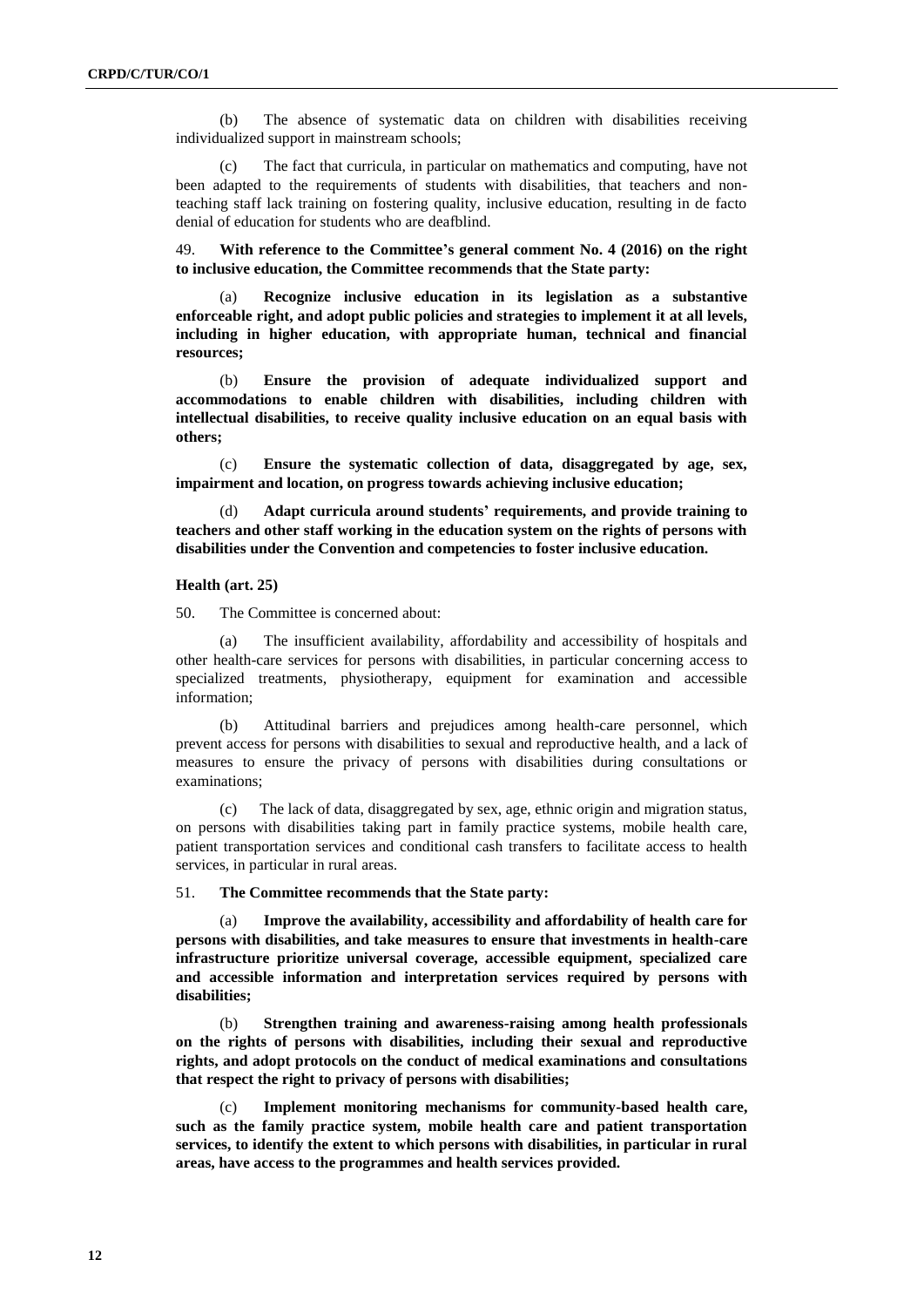#### **Work and employment (art. 27)**

52. The Committee is concerned about:

(a) Discriminatory policies on the basis of impairment, promoting sheltered workplaces for persons with disabilities, which affect persons with intellectual or psychosocial disabilities in particular, rather than creating opportunities for their employment in the open labour market;

(b) Insufficient information about the provision of individualized support and accommodation in all sectors of employment, and insufficient information about effective remedies in cases of denial of reasonable accommodation;

(c) The low level of compliance with the 3 per cent employment quota for persons with disabilities in the public sector, and with employment quotas for persons with disabilities in the private sector.

# 53. **The Committee recommends that the State party:**

(a) **Abolish legislation, policies and practices of sheltered employment and adopt a strategy with benchmarks and a time frame to promote an inclusive, open and accessible labour market in all sectors for all persons with disabilities, including women and persons with intellectual or psychosocial disabilities, and ensure continuous training on work competences, entrepreneurship and technical assistance for business management;**

(b) **Ensure that its legislation provides for effective remedies, including compensation in cases of discrimination on the basis of disability in the area of employment;** 

(c) **Ensure equal requirements for employment quotas in the public administration and other work sectors, monitor their implementation and collect data on compliance with the quota system, and provide for adequate sanctions in cases of non-compliance;**

(d) **Bear in mind the linkages between article 27 of the Convention and target 8.5 of the Sustainable Development Goals, and ensure that persons with disabilities obtain productive and decent employment, in line with the principle of equal pay for work of equal value.**

### **Adequate standard of living and social protection (art. 28)**

54. The Committee is concerned about:

(a) The negative impact of the financial crisis on persons with disabilities and their families, and their ability to cover the additional costs of disability-related requirements;

(b) Information indicating that social programmes, such as the disability pension programme and social housing projects, exclude persons with disabilities on the basis, inter alia, of medical assessments of impairment and the level of income of their families, and on the basis of nationality, as well as information indicating that cash assistance for refugees or those holding humanitarian residence permits relies mainly on international cooperation;

(c) The gender gap in disability pensions for women with disabilities.

# 55. **The Committee recommends that the State party:**

(a) **Ensure that adequate levels of income and access to social protection, including allowances to cover the extra costs of disability, are protected as core components of public policies at all times, so as to prevent any disproportionate adverse impact on persons with disabilities in times of financial crisis;**

(b) **Amend the eligibility criteria for the recognition of the disability pension, and ensure that criteria and levels of support are compliant with the human rights model of disability and include all persons with disabilities; ensure the sustainability and expand the financial resources of programmes aimed at providing cash assistance**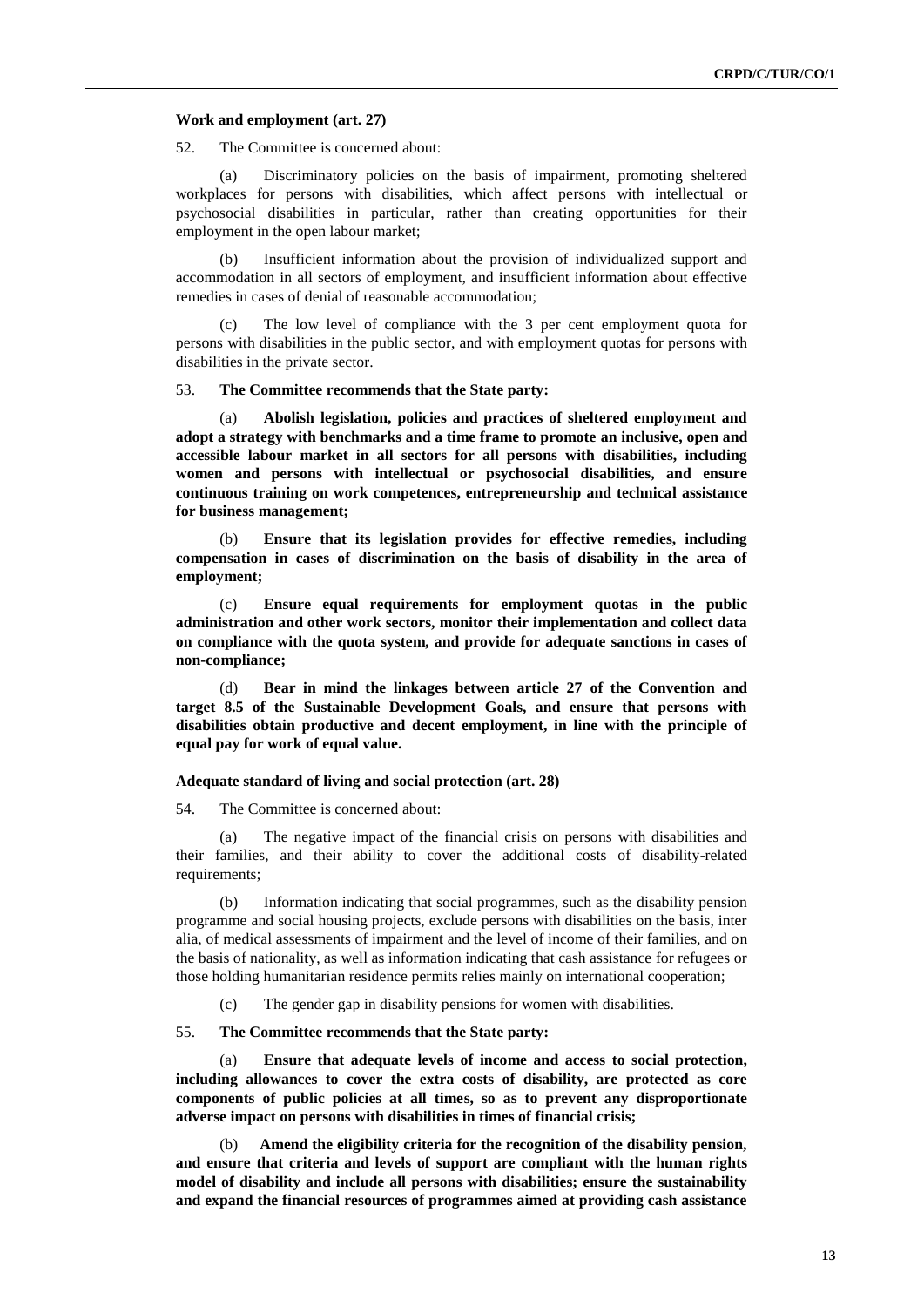**for persons with disabilities holding humanitarian residence permits and for asylum seekers and refugees with disabilities;**

(c) **Adopt specific measures aimed at increasing the number of women with disabilities with access to allowances in the scope of social protection schemes.** 

#### **Participation in political and public life (art. 29)**

56. The Committee is concerned about:

(a) Legislative provisions that deny persons with intellectual or psychosocial disabilities the right to vote and stand for election;

(b) The lack of accessibility at polling stations and ballot boxes, and the absence of electoral materials and information in accessible formats, such as Braille, sign language and Easy Read formats;

(c) The lack of information on appropriate awareness-raising, including training programmes, for election officials to address the requirements of persons with disabilities in electoral and political processes.

57. **The Committee recommends that the State party:**

Amend the basic provisions for elections and voter registration and **eliminate the prohibition on persons with intellectual or psychosocial disabilities exercising their rights to vote and run for office;**

Adopt measures to ensure a secret ballot and the accessibility of the **voting environment, including the provision of electoral materials and information in accessible formats for all persons with disabilities, paying particular attention to accessibility in rural and remote areas;**

(c) **Conduct appropriate training for election officials on the rights of persons with disabilities, at all stages of the electoral process, to enable their effective participation in electoral and political processes.**

# **Participation in cultural life, recreation, leisure and sport (art. 30)**

58. The Committee is concerned that the State party has not yet ratified the Marrakesh Treaty to Facilitate Access to Published Works for Persons Who Are Blind, Visually Impaired, or Otherwise Print Disabled, which ensures access to published material for blind persons, persons with visual impairments or otherwise print disabled.

59. **The Committee encourages the State party to adopt all appropriate measures to ratify and implement the Marrakesh Treaty as soon as possible.**

60. The Committee is concerned about the limited information on the participation of persons with disabilities in mainstream sporting activities and sports facilities.

61. **The Committee recommends that the State party take measures to promote the participation, to the fullest extent possible, of persons with disabilities on an equal basis with others in mainstream sporting activities at all levels.** 

# **C. Specific obligations (arts. 31–33)**

#### **Statistics and data collection (art. 31)**

62. The Committee is concerned that the national disability database does not cover all persons with disabilities, such as those with disabilities in institutions. It is also concerned about the lack of regular data about the situation of persons with disabilities, disaggregated by age, sex, geographic location and other criteria, for identifying the barriers facing such persons in exercising their rights. It is further concerned that civil society organizations, including organizations of persons with disabilities, cannot participate in processes concerning statistics and data collection.

# 63. **The Committee recommends that the State party:**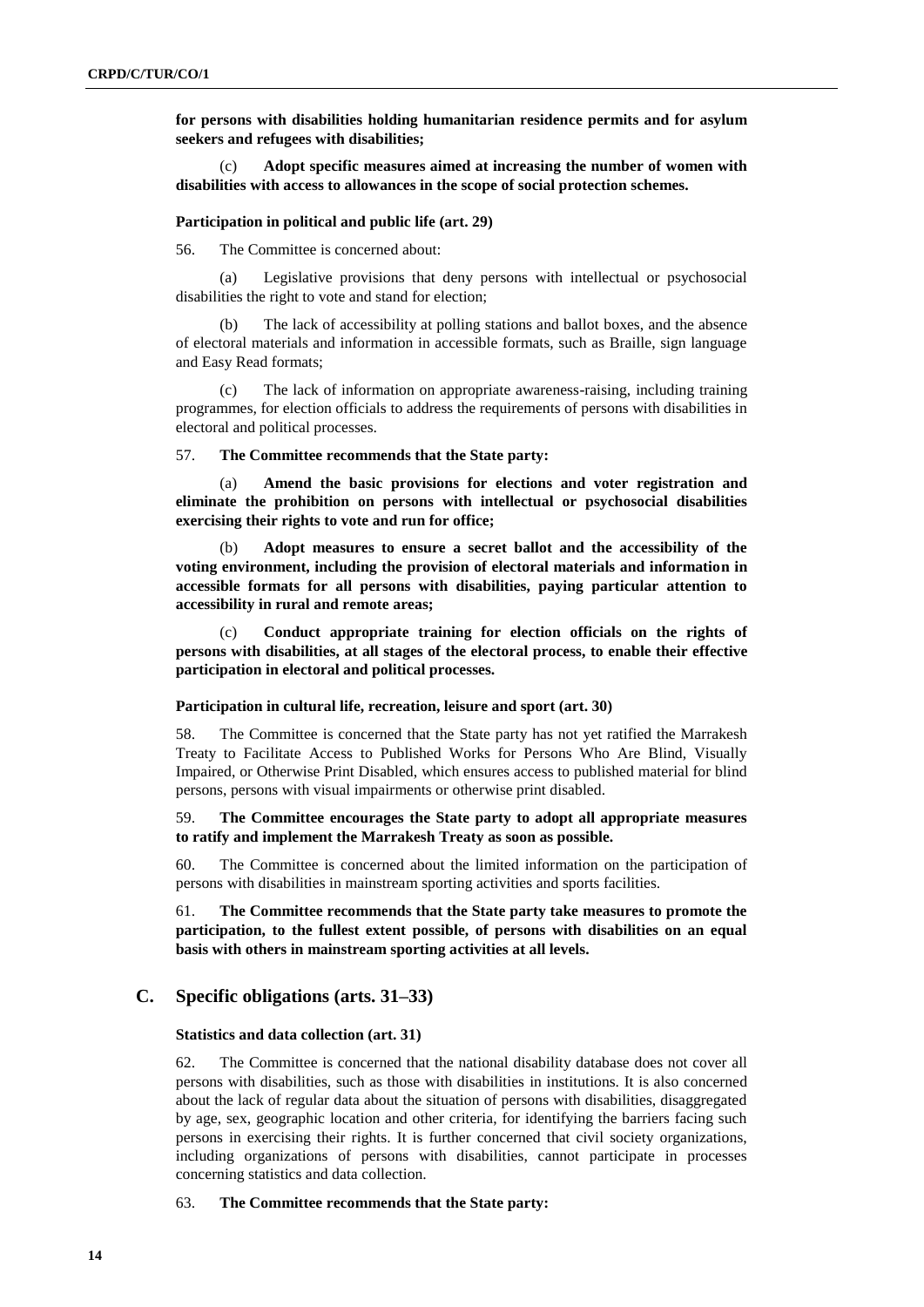(a) **Reinforce the use of the Washington Group short set of questions on disability when collecting information about the situation of persons with disabilities and the barriers to the exercise of their rights, and develop and regularly update a centralized database, in which data are disaggregated by age, sex, ethnicity, geographical location, including residential settings, and impairment type;** 

(b) **Adopt measures to ensure the active involvement of and close consultation with persons with disabilities through their representative organizations, in the planning and design stages of data collection processes.**

## **International cooperation (art. 32)**

64. The Committee observes with concern:

(a) The absence of information on guidelines for disability inclusion throughout the State party's technical cooperation and assistance programmes;

(b) The lack of information about access by civil society organizations, including organizations of persons with disabilities, to international funding for implementing the rights of persons with disabilities;

(c) The lack of information about measures to adhere to the Convention in efforts to implement the 2030 Agenda for Sustainable Development.

#### 65. **The Committee recommends that the State party:**

(a) **Adopt policy frameworks and guidelines on international cooperation, recognizing disability as an integral part of international development policies, and allocate adequate resources;**

(b) **Ensure that organizations of persons with disabilities can receive or seek funding and other resources from national and international sources;**

(c) **Actively involve and closely consult with persons with disabilities, through their representative organizations, on public budgeting processes, the monitoring of the Sustainable Development Goals at the national level, international decision-making and international cooperation.**

#### **National implementation and monitoring (art. 33)**

66. The Committee is concerned that:

(a) The new focal point for implementing the Convention, the General Directorate of Services for Persons with Disabilities and the Elderly, lacks mechanisms to closely consult with organizations of persons with disabilities concerning legislation, policies and programmes for implementing the Convention;

The National Human Rights and Equality Institution of Turkey and the office of the ombudsman lack independence to monitor the implementation of the Convention and do not comply with the principles relating to the status of national institutions for the promotion and protection of human rights (the Paris Principles);

(c) The lack of systematic inclusion of organizations of persons with disabilities, including umbrella organizations, in the activities of the Monitoring and Evaluation Board on the Rights of Persons with Disabilities.

### 67. **The Committee recommends that the State party:**

(a) **Adopt measures to strengthen the capacity of the General Directorate of Services for Persons with Disabilities and the Elderly at the national and provincial levels, including in its role to undertake consultations with organizations of persons with disabilities, and mainstream the Convention into all policy sectors;** 

(b) **Ensure that the independent monitoring framework under article 33 (2) of the Convention complies fully with the Paris Principles, and take into account the Committee's guidelines on independent monitoring frameworks and their participation in the work of the Committee (see CRPD/C/1/Rev.1, annex);**